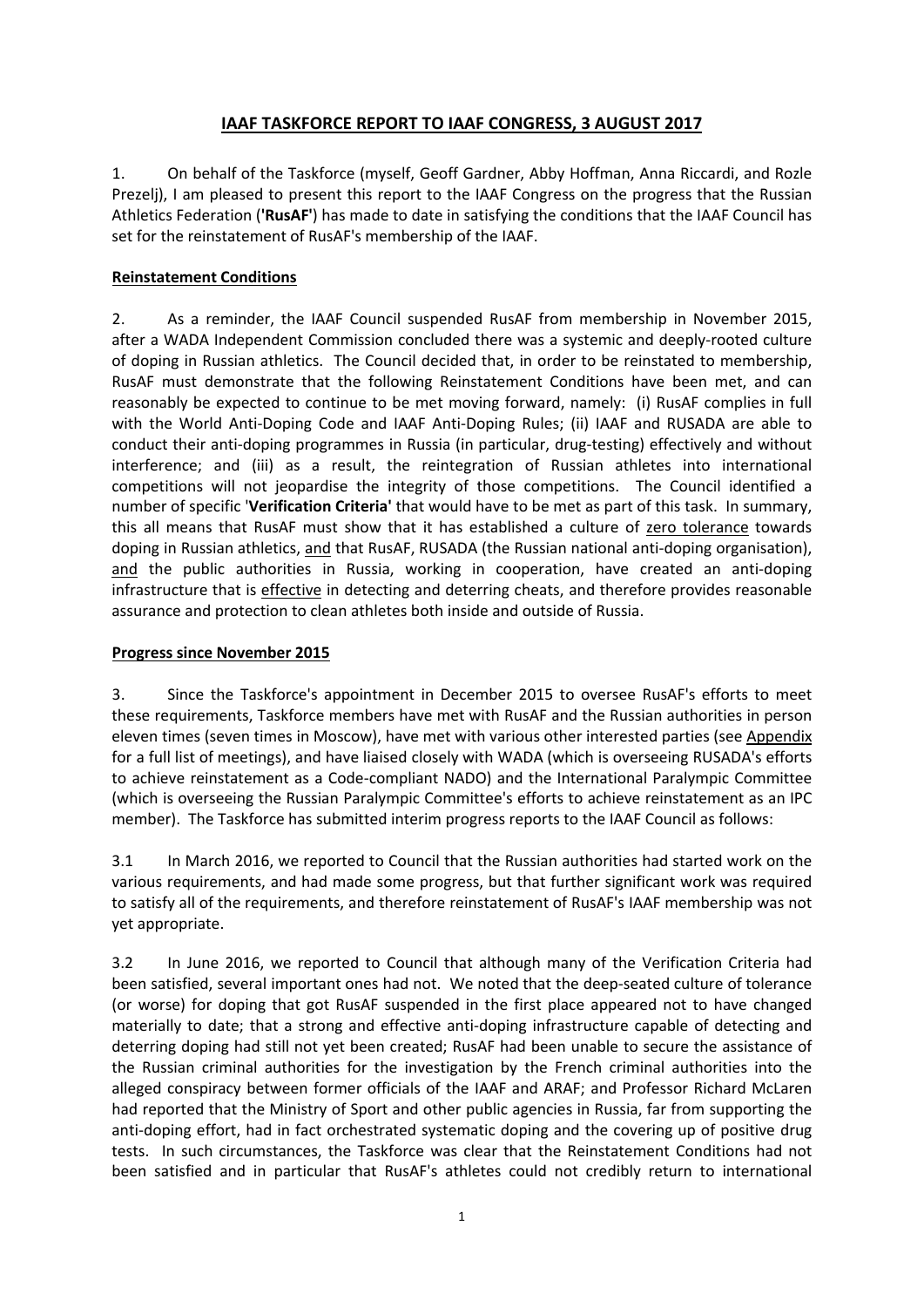competition without undermining the confidence of their competitors and the public in the integrity of that competition. We therefore recommended, and the IAAF Council decided, that RusAF should not be reinstated to membership of the IAAF at that time.

3.3 In December 2016, we reported that RusAF and the Russian authorities had made further progress towards meeting the Verification Criteria, that the Taskforce was now focused in particular on (i) the official reaction to Professor McLaren's report, including in particular its findings of state complicity in a broad doping scheme; and (ii) the reinstatement of RUSADA as an independent, effective and fully operational NADO. The Taskforce therefore recommended that there be no change to RusAF's status at that time, but said that we would try to come to the next meeting with a clear roadmap for RusAF's reinstatement to membership of the IAAF.

3.4 In February 2017, the Taskforce presented that roadmap, identifying six 'milestones' that it considers need to be reached (i.e., conditions that need to be satisfied) before it will be able to consider recommending reinstatement of RusAF. The IAAF Council approved that roadmap.

3.5 In April 2017, we reported that very limited progress had been made by RusAF and the Russian authorities to meet the six milestones/conditions as of that date.

3.6 In June 2017, we reported to Council that material progress had been made towards reaching several of the milestones/conditions established by Council for reinstatement of RusAF to IAAF membership, but several important steps remained outstanding. We therefore recommended, and Council resolved, (i) to continue RusAF's suspension up to today's meeting of Congress, and (ii) to propose to this Congress that it resolve to continue RusAF's suspension until RusAF has satisfied all of the conditions that Council has said it must satisfy to cure its previous breaches of its membership obligations and so to justify reinstatement of its membership of the IAAF.

## **The current position**

4. Going through each of the six milestones/conditions in the roadmap in turn, the current position is as follows:

4.1 *The first milestone/condition is that all outstanding Verification Criteria must have been satisfied, and those Verification Criteria that are ongoing -- such as the requirement of full cooperation with the French criminal authorities – must continue to be satisfied moving forward.*

Most of the Verification Criteria have now been completed (including satisfactory cooperation with the French criminal authorities), but a small number remain outstanding. In particular:

- A small number of disciplinary cases that were pending when RusAF was suspended from membership are still not yet resolved (VC 3.1).
- A few of the athletes mentioned in the original WADA Independent Commission report have still not yet been located for interview (VC 4.2). Similarly some of the athletes (and two coaches) who were banned for doping in the four years prior to RusAF's suspension have not yet been interviewed (VC 4.2).
- RusAF has not yet reported formally on steps taken in response to evidence that Mr Chegin and Mr Kazarin (both coaches who have been banned for life) were continuing to work with track and field athletes (VC 5.6).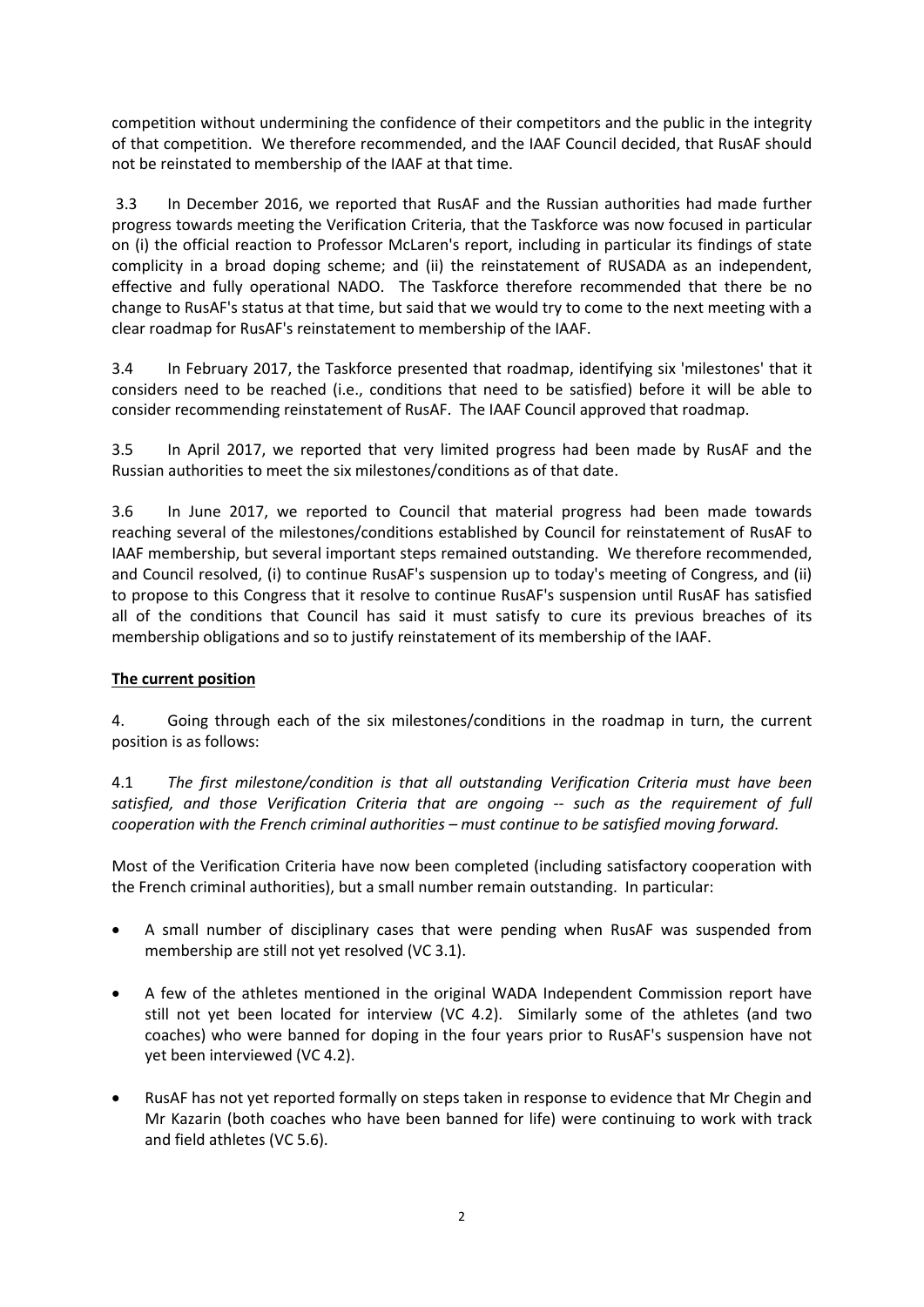- RusAF has not yet demonstrated to the satisfaction of the Taskforce that it has established a strong anti-doping culture within its sport (VC 6), or that it has created an open environment that encourages whistleblowing (VC 6.2).
- Details of how coaches' employment contracts will be amended to remove incentives to dope athletes have not yet been provided (VC 6.5).

4.2 *The second condition is that the testing of Russian athletes (including not only IAAF testing of IRTP athletes but also national-level testing by or on behalf of RUSADA) must take place without any further adverse incidents or difficulties.*

The Taskforce has not been advised of any problems arising since April 2017 in the testing of Russian track & field athletes by the IAAF's Athletics Integrity Unit or at national level under the supervision of UK Anti-Doping. And WADA has confirmed that UK Anti-Doping has completed the training of a new cohort of RUSADA doping control officers, and WADA has authorised RUSADA to start planning and coordinating training using those DCOs, under the supervision of the WADA-appointed international experts and UK Anti-Doping. It is hoped this will lead to a significant increase in the amount of testing being conducted at national level starting in the near future.

The Athletics Integrity Unit has confirmed that it is now being given full access to ABP samples that have been screened at the Moscow lab, so that it can ship them to a foreign lab for further testing where it considers it appropriate to do so. In addition, the following arrangements have been put in place to secure access to so-called 'closed cities' to test athletes located there:

- The Russian authorities have provided access passes (or are in the process of providing access passes) for DCOs from PWC and IDTM to access closed cities under the authority of the Ministry of Defence and RUSATOM (the Russian nuclear power agency) to test athletes located in those cities, and is working on securing access to further closed cities.
- The Russian authorities have agreed with WADA that if an athlete declares in his/her whereabouts filing that he/she will be in a closed city to which access has not yet been granted, RUSADA (or the relevant international federation, if the athlete is in an international registered testing pool) should declare a Filing Failure against that athlete, for failing to provide locations that DCOs may access to test him or her. Three Filing Failures or Missed Tests in one year constitutes an anti-doping rule violation, and therefore WADA considers this measure should provide a strong incentive to athletes to avoid being in closed cities that DCOs cannot access to test them.
- The Russian authorities have also agreed that RUSADA will monitor athletes who are not in a Registered Testing Pool, and will target test any of those athletes who are regularly locating themselves in closed cities that DCOs cannot access, or even move them into the National Registered Testing Pool so that they will be exposed to Filing Failures if they continue that practice.
- RusAF has advised that there is currently only one Russian track and field athlete in a Registered Testing Pool who lives in a closed city (to take care of her elderly parents). It has rented an apartment for her next to (but outside) the closed city, and has provided the address to RUSADA so that it can continue to test her. RusAF has also confirmed that it will actively monitor its athletes who are not in any Registered Testing Pool to see if any of them regularly go into closed cities that cannot be accessed by DCOs, and will work proactively to address any issues as soon as they arise.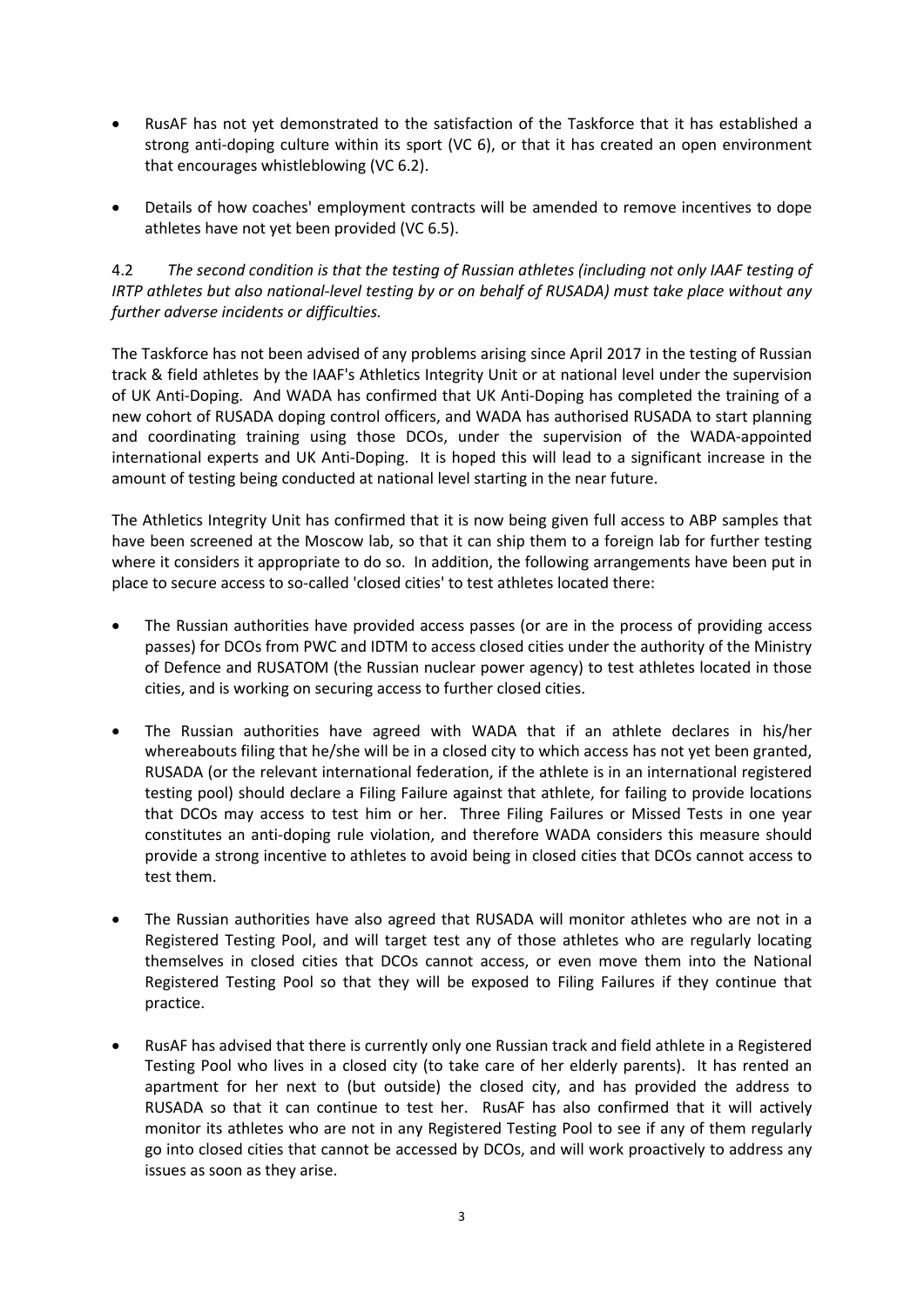Subject to seeing how well these arrangements work in practice, the Taskforce considers that in principle they may be sufficient to satisfy this condition.

4.3 *The third condition is that RusAF must deliver a written report that provides a rigorous root cause analysis of the legal and practical reasons why it has been unable to date to enforce the provisional suspensions imposed on Russian track & field coaches, and an explanation, supported by an independent legal opinion, of how in the future, whether through changes in the law, in contractual arrangements or otherwise, it will be able to enforce all suspensions (whether provisional or final) imposed on athletes and athlete support personnel under its jurisdiction in an effective and timely fashion.*

RusAF has not yet provided a written report that meets these requirements, but it has promised to do so now that this condition has been fully discussed with and explained to it. RusAF has advised that it has identified provisions in the Russian Labor Code that enable it to ensure that coaches who are charged with doping offences and provisionally suspended can be suspended from employment as coaches of RusAF athletes pending determination of the charge. It has also confirmed that it understands the importance of ensuring that no RusAF coaches or athletes are working with Dr Portugalov, Mr Chegin, or any of the other coaches or athletes who are serving a doping ban, and has taken various steps aimed at achieving this.

4.4 *The fourth condition is that there must be an appropriate official response to the McLaren reports, specifically addressing Professor McLaren's findings that officials from the Ministry for Sport, the FSB, and the Centre for Sport Preparation were involved in the doping scheme, either by convincingly rebutting those findings or else by acknowledging and properly addressing them.*

The Russian Minister of Sport, Pavel Kolobkov, attended our meeting with RusAF in Moscow on 13 June 2017, and so we were able to explain to him directly how important it is that this requirement is properly satisfied, in order to demonstrate that the issues that led to RusAF's current problems have been properly acknowledged and addressed, and there will be no repetition of them. The Minister promised that the Russian authorities would respond to the findings in the McLaren reports in the coming weeks. The Taskforce awaits that response, and will report on its adequacy (or otherwise) once it has received it and had a chance to review it.

4.5 *The fifth condition is that RusAF takes demonstrable objective and practical steps to cultivate the clean sport movement championed by Andrey Dmitriev and his colleagues, including having RusAF's leading officials, athletes and coaches speak in support of the movement, and providing financial and other practical assistance to the movement as appropriate.*

At the meeting in Moscow on 13 June 2017, we met with Mikhail Vinogradov, a key member of the Clean Sport Movement and the Rocket Sport Project, and were advised of the following encouraging developments:

- The Clean Sport Movement and the associated Rocket Sport Project were founded in October 2016. They are dedicated to proving to Russian track and field athletes that doping is bad for their health and that they can succeed without it.
- To date, they have started developing a presence on social media in Russia, and have established a telephone line for people to provide information about doping in Russian track and field. In addition, RusAF has published an official letter supporting the movement, they have had a number of meetings to discuss how it can support the movement, and it is clear to him that RusAF's top officials are committed to changing the old culture of doping in Russian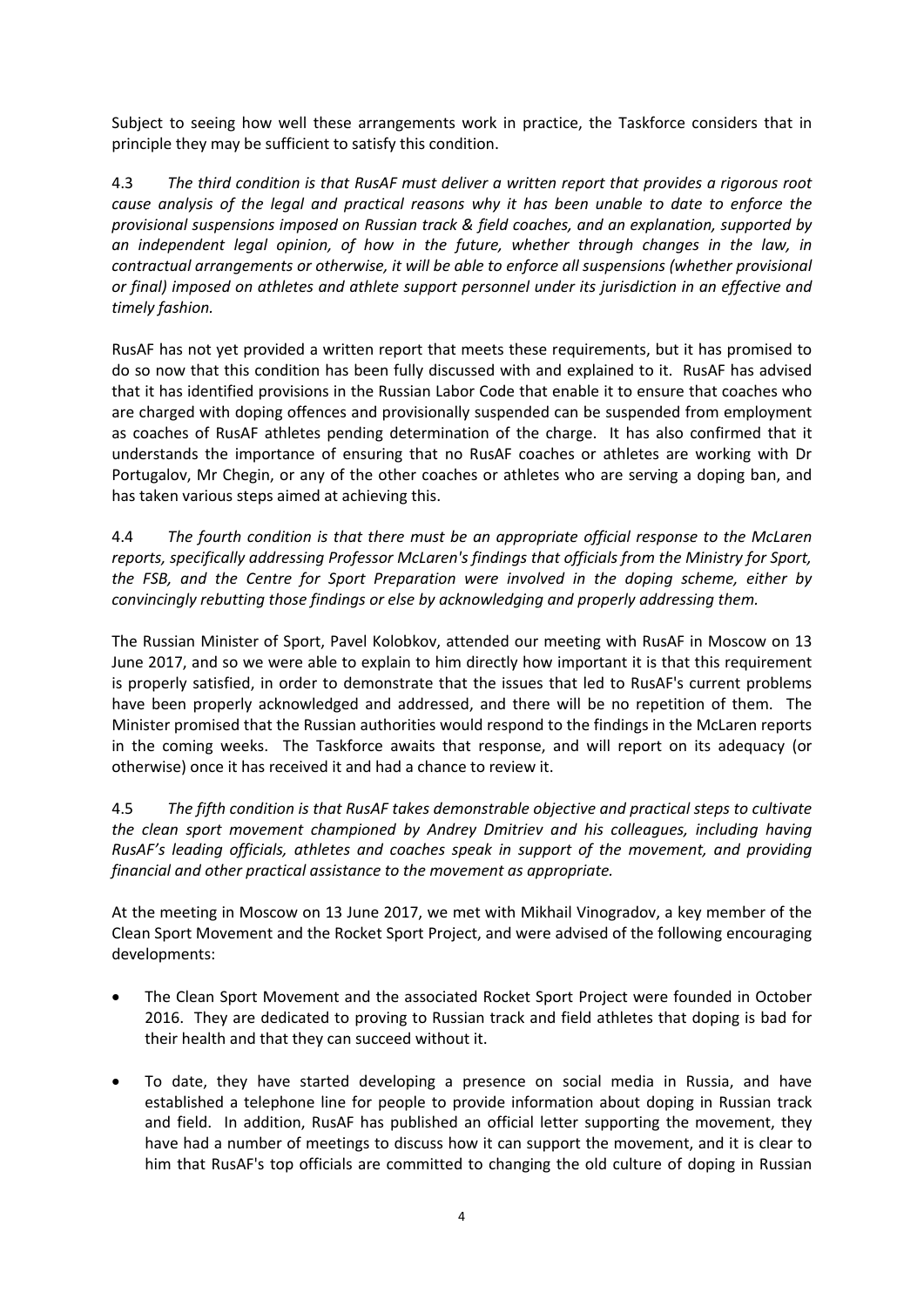track & field. RusAF has also assisted the movement in getting support (including potentially financial support) from the Ministry of Sport, and the Russian Olympic Committee has also been supportive.

- Mr Vinogradov considers that the culture is slowing changing, as top officials (including RusAF officials) have been sending consistent messages that there is now a serious anti-doping attitude at the top of the sport. Whereas previously other athletes were laughing at the Clean Sport Movement, in his view that has stopped, because they have demonstrated that it is possible to achieve top results without doping. There is still work to be done, however, especially at regional level, where he considers that the reinstatement of RUSADA's activities will help a lot.
- RusAF advised that Russian national team head coach Yuri Borzakovskiy would be leading a series of activities (including a social media campaign) in support of clean sport, supported by about eighty national team athletes, which have now started and are to continue for the whole of this season. Mr Vinogradov considered that this could have a huge impact, because Mr Borzakovskiy is a national hero and everyone respects him and listens to him. RusAF agreed to try to get Elena Isinbaeva to join the campaign too, because she has similar influence.
- Mr Vinogradov said that moving forward, the Clean Sport Movement would like to find a way for athletes who are not in a Registered Testing Pool nevertheless to provide their whereabouts information and to get tested more often, to demonstrate that they are free of drugs.
- RusAF President Dimitri Shlyakhtin also indicated a desire to assist athlete and whistle-blower Andrei Dmitriev, if he returns to Russia, to sort out his problems with the military draft board and to secure new employment that will enable him to continue with his training.

4.6 *The sixth and final condition is that WADA has determined that all of the conditions it has specified for the reinstatement of RUSADA as a truly autonomous, independent and properlyresourced national anti-doping organisation have been met, and on that basis has reinstated RUSADA as the official, Code-compliant NADO for Russia.* 

In late June 2017, WADA announced that (1) the RUSADA Statutes have been amended to specify that its Supervisory Board must be chaired and vice-chaired by independent members of the Board, and not by any member of the Board that was nominated by the Ministry of Sport, the Russian Olympic Committee, or the Russian Paralympic Committee; (2) as a result, Elena Isinbaeva is stepping down as chair of the RUSADA Supervisory Board (she has since been replaced by Alexander Ivlev); (3) RUSADA has adopted a new code of ethics, binding on all staff members as well as all members of its Supervisory Board, which contains clear conflict of interest provisions, including provisions that members of the Supervisory Board must act solely in the interests of RUSADA, and not in the interests of any body that nominated them; (4) acceptable solutions have been reached to the problems of access to so-called 'closed cities' for testing purposes and of access to ABP samples sent to the Moscow anti-doping laboratory (see above). As a result, WADA has permitted RUSADA to begin planning and implementing drug-testing by its new cohort of DCOs, under the supervision of UK Anti-Doping and the international experts appointed by WADA.

WADA has said: *'RUSADA … remains non-compliant [with the World Anti-Doping Code] until such time as they meet the remaining reinstatement criteria … outlined within an agreed roadmap. The roadmap includes a full audit by WADA of RUSADA's anti-doping operations, [which] is tentatively scheduled for September 2017'*. The Taskforce's understanding is that if that audit reveals no issues, and if all other criteria set out in the roadmap are completed (including addressing the McLaren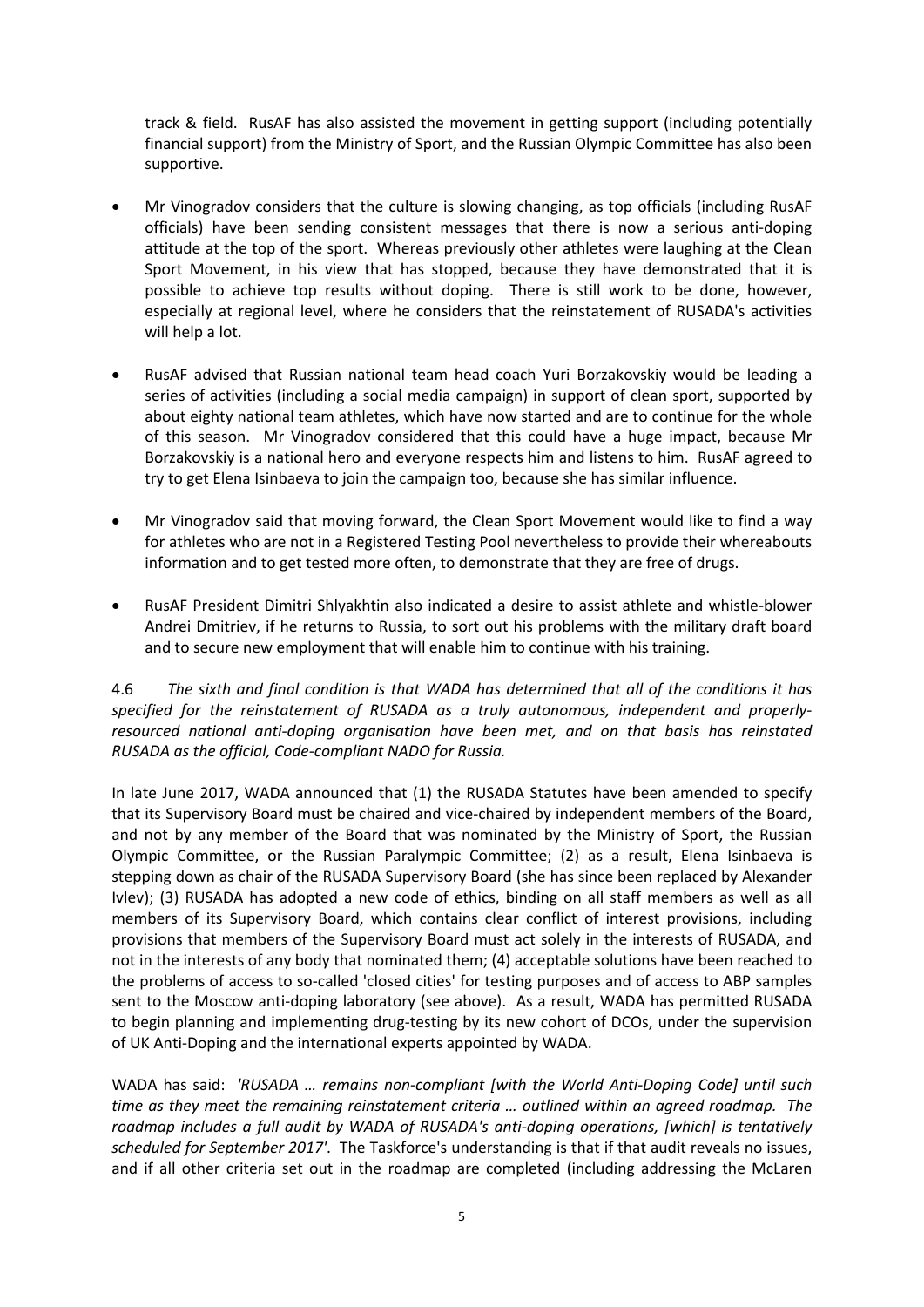findings), then the WADA Foundation Board may be asked to consider the reinstatement of RUSADA at its meeting in November 2017.

#### **Recommended action/next steps**

5. Based on the above, the Taskforce considers that material progress has been made towards reaching several of the conditions established by Council for reinstatement of RusAF to IAAF membership, but those conditions have not yet been met in full, and several important steps remain outstanding. For these reasons, **the Taskforce unanimously recommends that Congress resolve, pursuant to Article 15.1(a) of the IAAF Constitution, to continue the suspension of RusAF's membership of the IAAF until all of the conditions set by Council for the cure of RusAF's breaches of the Objects of the IAAF and for the consequent reinstatement of RusAF's membership have been met.**

6. If that resolution is passed, the Taskforce will be happy to continue to carry out its mandate of overseeing RusAF's efforts to satisfy the outstanding requirements with as little further delay as possible.

Rune Andersen, Taskforce Chair, 21 July 2017